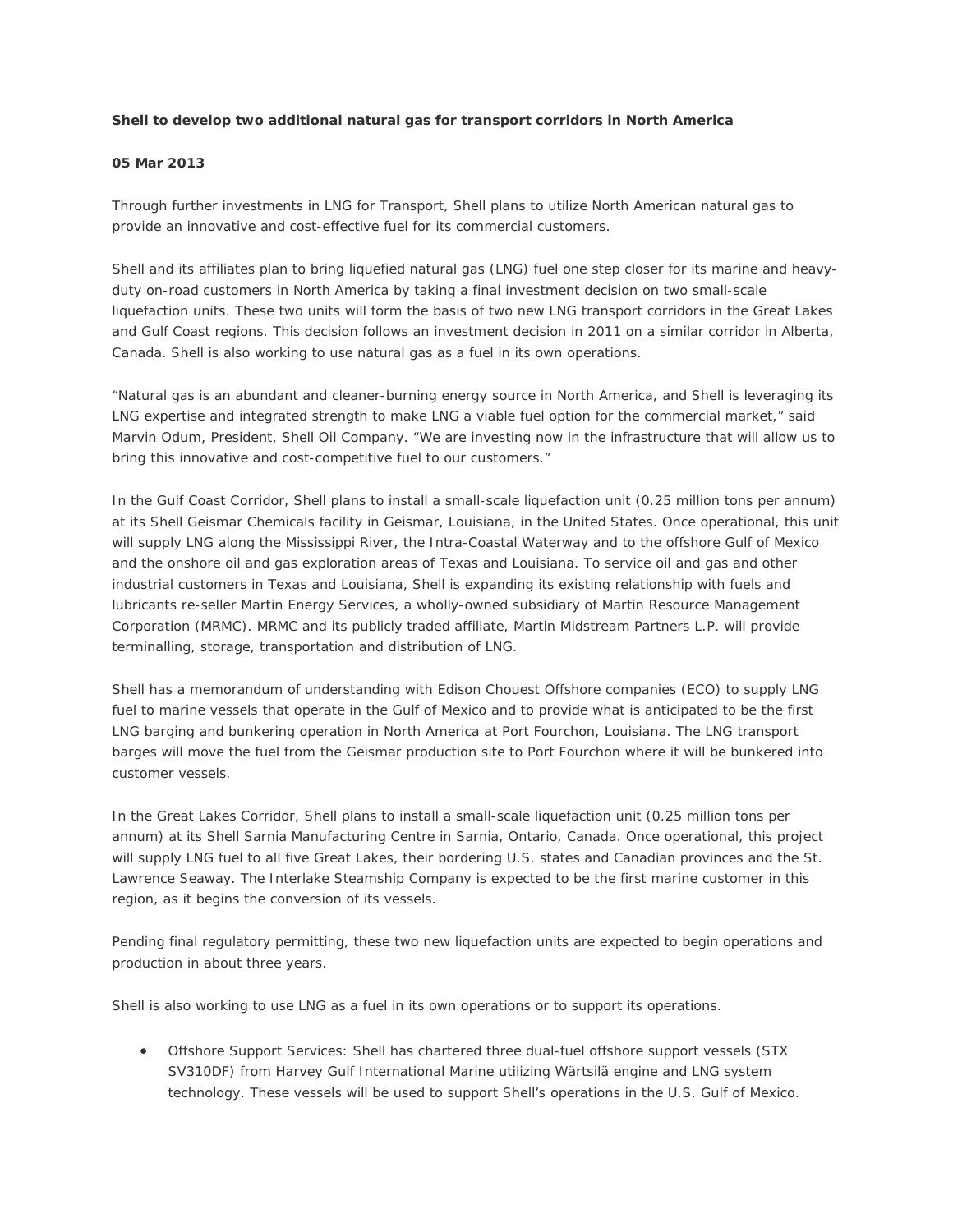• Onshore Production: Shell has also begun to transition many of its onshore drilling rigs and hydraulic fracturing spreads to LNG. These conversions can reduce fuel costs and local emissions.

Given Shell's leading expertise across the LNG value chain and its competitive position in the commercial fuel market, this extension into the North American market is a good fit for Shell and its customers.

# **Notes to editors**

Natural gas could play an important role in helping to meet the world's rising transport needs. It can be converted into different forms to power ships, trucks, buses and planes.

#### Liquefied natural gas

Cooling natural gas to around -162°C (-260°F) turns it into a liquid and shrinks its volume for easier shipment and storage. At Shell, we are exploring ways to broaden the use of LNG, from the traditional power generation sector to fuelling more of the world's growing commercial transport fleets and vessels.

LNG also has the potential to be used in sectors such as rail and mining and we are looking at options to increase its use in our own operations.

## LNG in the water

LNG is already being used as a fuel for vessels on inland waterways, such as ferries in Norway, and has the potential to be used more widely: by cruisers, ferries, barges and tug boats.

In Europe and North America new environmental regulations require shipping operators to reduce local emissions. LNG fuel, which is virtually free of sulphur and particulates, will help them meet these requirements.

We [bought Gasnor,](http://www.shell.com/global/aboutshell/media/news-and-media-releases/2012/share-purchase-agreement-gasnor.html) a leading LNG fuel company in Norway that supplies industrial and marine operators, as we work to deliver LNG to more customers. We also plan to [charter the first inland barges](http://www.shell.com/global/products-services/solutions-for-businesses/shipping-trading/about-shell-shipping/lng-barges-05092012.html) to run purely on LNG, which will sail on the Rhine in 2013.

## LNG on the road

Often trucks delivering goods across the globe run on diesel. LNG has the potential to offer significant fuel cost savings compared to conventional diesel. It can also reduce greenhouse gas emissions, from production to use, compared to conventional diesel and bio-diesel in new engines. Burning LNG in spark-ignited engines is quieter than burning diesel in combustion engines. LNG-fuelled trucks can operate for longer where noise restrictions apply, for example delivering to supermarkets in residential areas.

Shell has focused its attention to date on the large-truck sector in both Canada and the USA. We are working [to supply LNG along a truck route in Alberta,](http://www.shell.ca/en/aboutshell/media-centre/news-and-media-releases/archive/2011/0907lng.html) Canada, starting with three sites. We also intend to [work with TravelCenters of America](http://www.shell.us/aboutshell/us-media-center/news-and-press-releases/2012/06072012-natural-gas.html) to provide LNG for truck fleets at truck stops across the USA.

Additional information on Shell and Natural Gas for Transport and the Gulf Coast and Great Lakes Corridors are available at<http://www.shell.com/gasfortransport.html>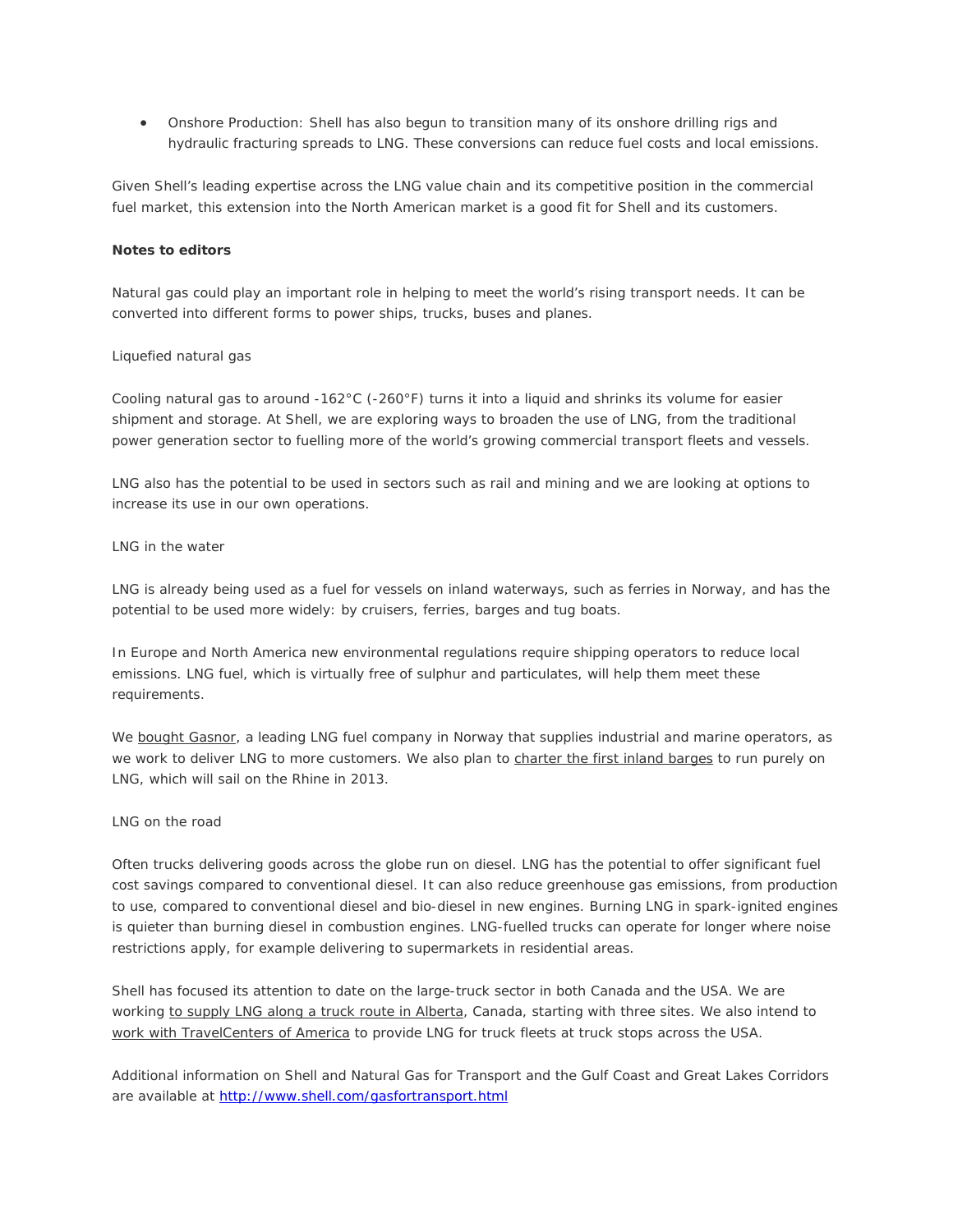

LNG-powered Offshore Supply Vessels like this one will support Shell's operations in the Gulf of Mexico. Image courtesy of Harvey Gulf International Marine.

#### **Enquiries**

Shell Investor Relations International - Peter van Driel: + 31 70 377 3996 North America – Ken Lawrence: +1 713 241 1042

Shell Media Relations USA: + 1 713 241 4544 International, UK, European Press: +44 207 934 5550

### Cautionary note

The companies in which Royal Dutch Shell plc directly and indirectly owns investments are separate entities. In this release "Shell", "Shell group" and "Royal Dutch Shell" are sometimes used for convenience where references are made to Royal Dutch Shell plc and its subsidiaries in general. Likewise, the words "we", "us" and "our" are also used to refer to subsidiaries in general or to those who work for them. These expressions are also used where no useful purpose is served by identifying the particular company or companies. ''Subsidiaries'', "Shell subsidiaries" and "Shell companies" as used in this release refer to companies in which Royal Dutch Shell either directly or indirectly has control, by having either a majority of the voting rights or the right to exercise a controlling influence. The companies in which Shell has significant influence but not control are referred to as "associated companies" or "associates" and companies in which Shell has joint control are referred to as "jointly controlled entities". In this release, associates and jointly controlled entities are also referred to as "equity-accounted investments". The term "Shell interest" is used for convenience to indicate the direct and/or indirect (for example, through our 23% shareholding in Woodside Petroleum Ltd.) ownership interest held by Shell in a venture, partnership or company, after exclusion of all third-party interest.